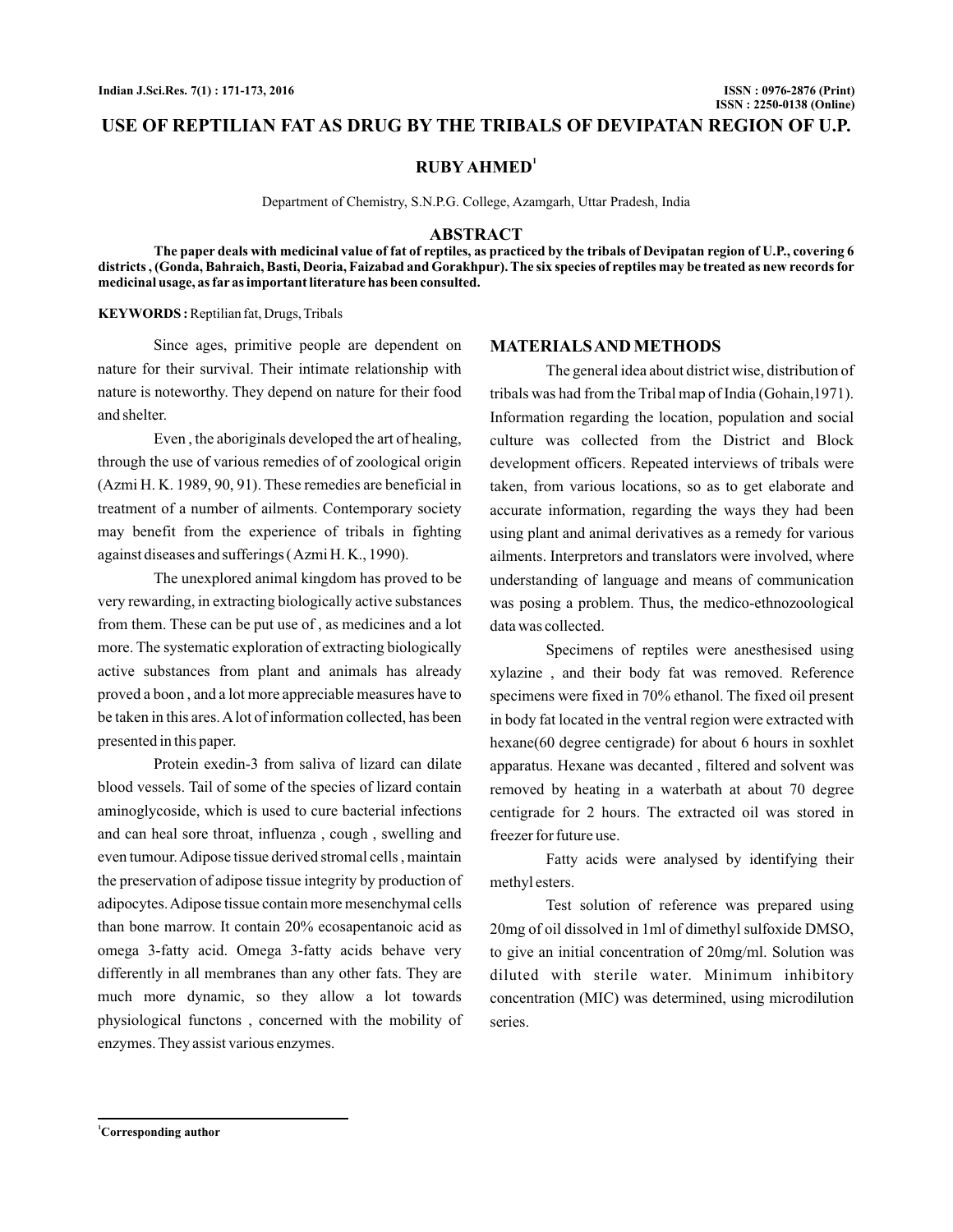### **AHMED : USE OF REPTILIAN FAT AS DRUG BY THE TRIBALS OF DEVIPATAN...**

# **RESULTS**

Extracts of fat and various other parts of reptiles is used as medicine. The information was obtained through interviewing the tribals of tribes Tharu , Buksa and Mushar, found in that region. The format in the data, is an alphabetical arrangement of the vernacular names of reptiles and zoological names are given in parenthesis.

Fat was found to be composed of 85%unsaturated and 13%saturated methyl esters of fatty acids. Fat extracts when used alone, did not demonstrate any clinically

| able |  |
|------|--|
|------|--|

| <b>Name of Reptile</b>               | <b>Mode of Administration</b>                                                                                                                   | <b>Disease</b>                                             |
|--------------------------------------|-------------------------------------------------------------------------------------------------------------------------------------------------|------------------------------------------------------------|
| Cobra                                | warmed and massaged over                                                                                                                        | loss of erectile                                           |
|                                      | Phallus for about 25 days                                                                                                                       | power                                                      |
|                                      | Warmed and massaged                                                                                                                             | paralysis<br><b>Rickets</b><br>Joints pain<br>Cracked foot |
|                                      | Old fat warmed and massaged<br>Externally once a day, for 20-25<br>Days                                                                         | piles<br>eczema<br>ring worm                               |
|                                      | Old fat warmed and massaged<br>On lumbo-sacral region                                                                                           | impotency                                                  |
| Indian Rock Python<br>Python molurus | warmed and applied externally                                                                                                                   | vitiligo<br>wounds<br>Abscess                              |
| Tortoise<br>Geochelone spp.          | warmed and massaged for 15 days                                                                                                                 | cracked foot<br>piles<br>internal injuries                 |
|                                      | Warmed and massaged on lumbo-<br>Sacral region for 21 days<br>Warmed and applied externally<br>For 4 -5 days.<br>Old oil extracted and massaged | impotency<br>eczema<br>Ring worm<br>rheumatic pain         |
| Terapine<br>Trionyx spp.             | warmed and massaged daily, till<br>Cured                                                                                                        | piles<br>ribs pain<br>Cracked foot                         |
| Uromastix<br>Uromastix hardwickii    | massaged on lumbosacral region<br>warmed and massaged externally                                                                                | impotency<br>paralysis<br>Rheumatism                       |
|                                      | Warmed and applied externally                                                                                                                   | eczema                                                     |
|                                      | For 1 week<br>Warmed and massaged externally                                                                                                    | ringworm<br>paralysis                                      |
|                                      | Applied over penis once dail<br>Warmed and applied on scalp                                                                                     | Arthralgia<br>Sexual Vigour<br>baldness<br>Dandruff        |
| Varanus                              | warmed and massaged till cure                                                                                                                   | paralysis<br>Ribs pain<br>Sprain                           |
|                                      | Warmed and massaged on phallus<br>And lumbosacral area for 40 days                                                                              | impotency                                                  |